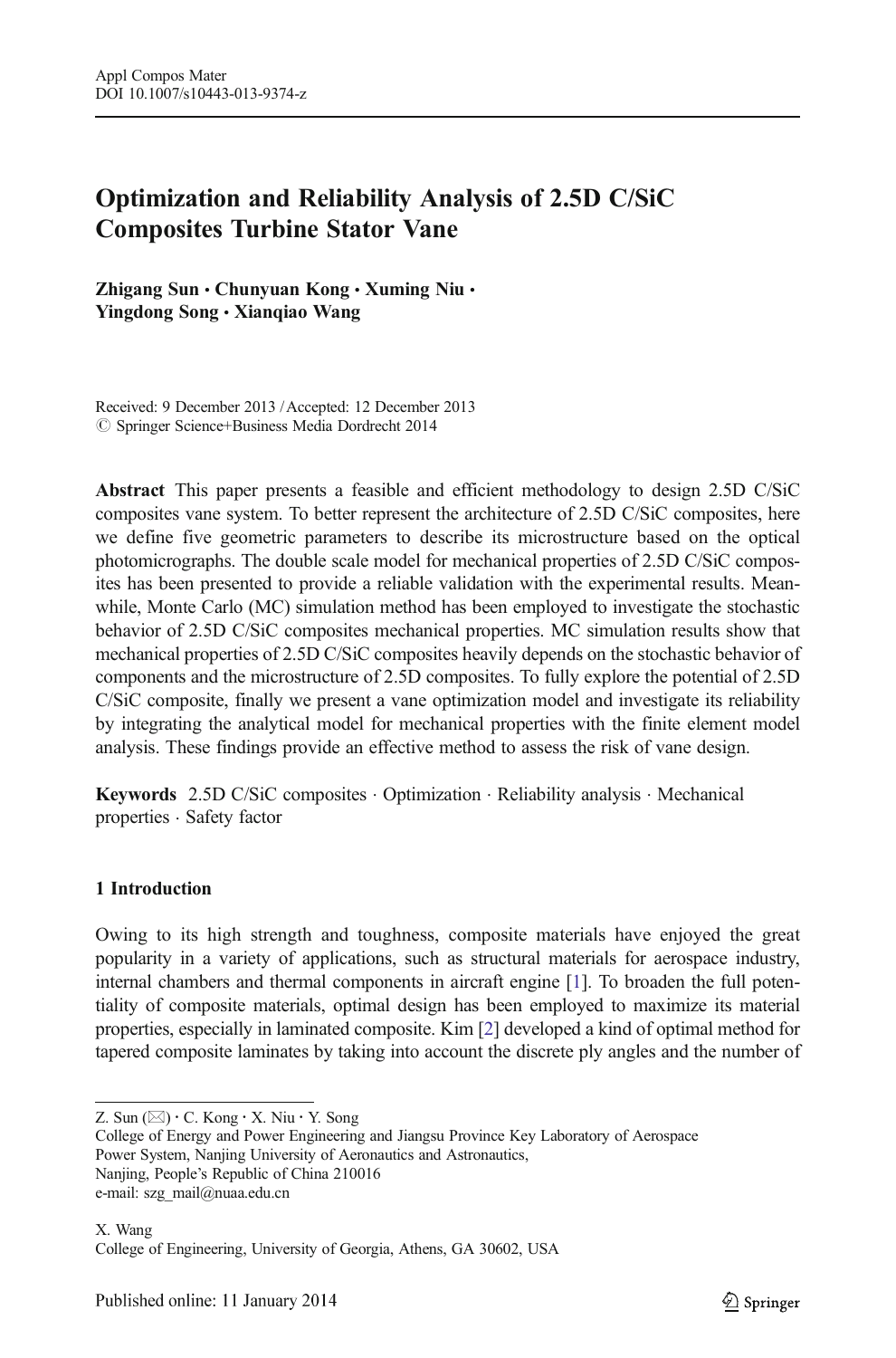plies in each patch. Liu [\[3\]](#page-13-0) maximized the buckling load of laminate with discrete ply angles by utilizing standard genetic algorithms(GA) and permutation GA. Zhao [[4](#page-13-0)] proposed twolevel layout optimization strategy for large-scale composite wing structures. By considering the uncertainty of parameters, Eamon [\[5](#page-13-0)] combined the analysis reliability with sizing optimization methodology to investigate composite advanced submarine sail structure.

Ceramic composites, as one of the outstanding composites, have been plagued by the unpredicted micro-crack of matrix and unstable thermal-mechanical properties. Puglia [[6\]](#page-13-0) demonstrated that defects of ceramic composites such as microcracks and voids from the process of manufacture or service are introduced as a result of the mismatch thermalmechanical properties of constituent materials. However, owing to their high stiffness and high strength at critical temperature, ceramic-matrix composites (CMCs) are promising materials for engineering applications at extreme conditions [\[7\]](#page-13-0). Recent years have witnessed the explosive growth of interest in woven ceramic composites since these materials provide an integrated advantage with high strength, high stiffness, and extraordinary wearability with a non-brittle stress-strain behavior at the extreme conditions [\[8](#page-14-0)]. 2.5D composites has shown a more effective way to sustain the system than 3D structure textile composites based on its unprecedented mechanical properties [[9](#page-14-0)]. Until now research for weave structure CMCs are mainly focused on analytical model or testing their mechanical properties. Chang [\[8\]](#page-14-0) proposed a micro-mechanical model for elastic behavior of angle-interlock woven ceramic composites, and discussed the relationship between its parameters of micromechanical model and its elastic behavior. Ma [[10](#page-14-0)] created a geometric model of 2.5D C/SiC composites, and tested the strength along the warp and weft directions. However, limited endeavor has been devoted to develop a kind of structure design method for 2.5D C/SiC composites, which can combine analytical model of mechanical properties and structure design, reliability analysis together. In this paper, optimization and reliability analysis method will be employed to design 2.5D C/SiC composites turbine stator vane, by integrating analytical model for mechanical properties prediction of 2.5D C/SiC composites with thermal-structure analysis of turbine stator vane.

# 2 Theoretical Analysis of 2.5D C/SiC Composites

# 2.1 Structure of 2.5D C/SiC composites

The microstructure of 2.5D C/SiC composites is obtained from optical photomicrographs. Figure 1 shows a typical photograph of 2.5D C/SiC composites. It can be seen that the warp



# (a) cross-section of weft (b) cross-section of warp

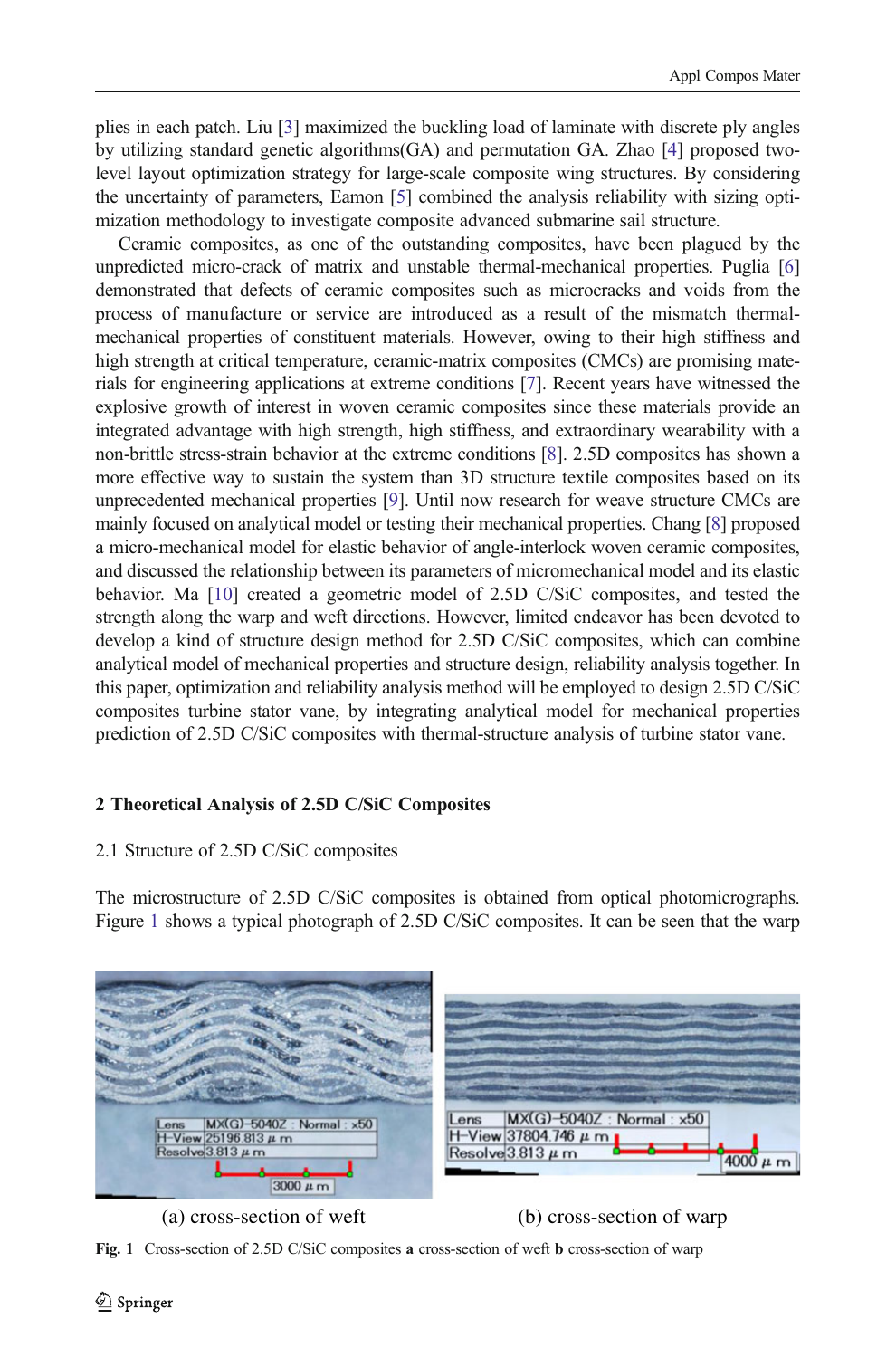<span id="page-2-0"></span>yarn is undulating and the weft yarn is straight. There are many regular micro-pores between adjacent yarns. The undulated yarn is coined as warp and the straight yarn is weft.

Figure 2 depicts the typical architecture of 2.5D C/SiC composites. To better describe its microstructure, five distinct parameters are defined as:  $J_s$  is the span of warp,  $J_h$  is the height of warp,  $J_w$  is the width of warp,  $W_h$  is the height of weft, and  $W_w$  is the width of weft.

The material properties of the microstructure shown in Fig. 2 have a variation along the tow curve. Therefore, when creating the finite element model of the microstructure the material properties of each element in the model are determined by their locations and degrees of undulation. The warp can be considered as a sinusoidal function [\[11](#page-14-0)], therefore longitudinal direction of warp in front part and back part can be defined as  $\theta_1$  and  $\theta_2$ :

$$
\theta_1 = \arctan\left[ (J_h + W_h) \frac{2\pi}{J_s} \sin\left(\frac{2\pi X}{J_s}\right) \right]
$$
 (1)

$$
\theta_2 = \arctan\left[ -(J_h + W_h) \frac{2\pi}{J_s} \sin\left(\frac{2\pi X}{J_s}\right) \right]
$$
 (2)

where,  $\theta_1$  is the angle between the front part of warp and the x axis;  $\theta_2$  is the angle between the back part of warp and the x axis;  $X$  means the value of x axis.

Figure [3a](#page-3-0) shows the finite element model of 2.5 C/Sic composites microstructure, in which direction 1 is the direction of warp, and direction 3 is the direction of weft. Figure [3b](#page-3-0) and [c](#page-3-0) show the longitudinal direction of front part and back part of the warp, respectively.

#### 2.2 Elastic Properties and Thermal Expansion Coefficient

Here an iso-strain assumption is employed to present the theoretical models for elastic properties and thermal expansion coefficient (TEC). The equivalent stiffness matrix of the material can be expressed as follow:

$$
\overline{\mathbf{C}}_{ijkl} = \sum_{k=1}^{N} v^{(k)} \left( \mathbf{T'} \mathbf{C'}_{ijkl}^{(k)} \mathbf{T} \right)
$$
(3)



Fig. 2 Microstructure of 2.5D C/SiC composite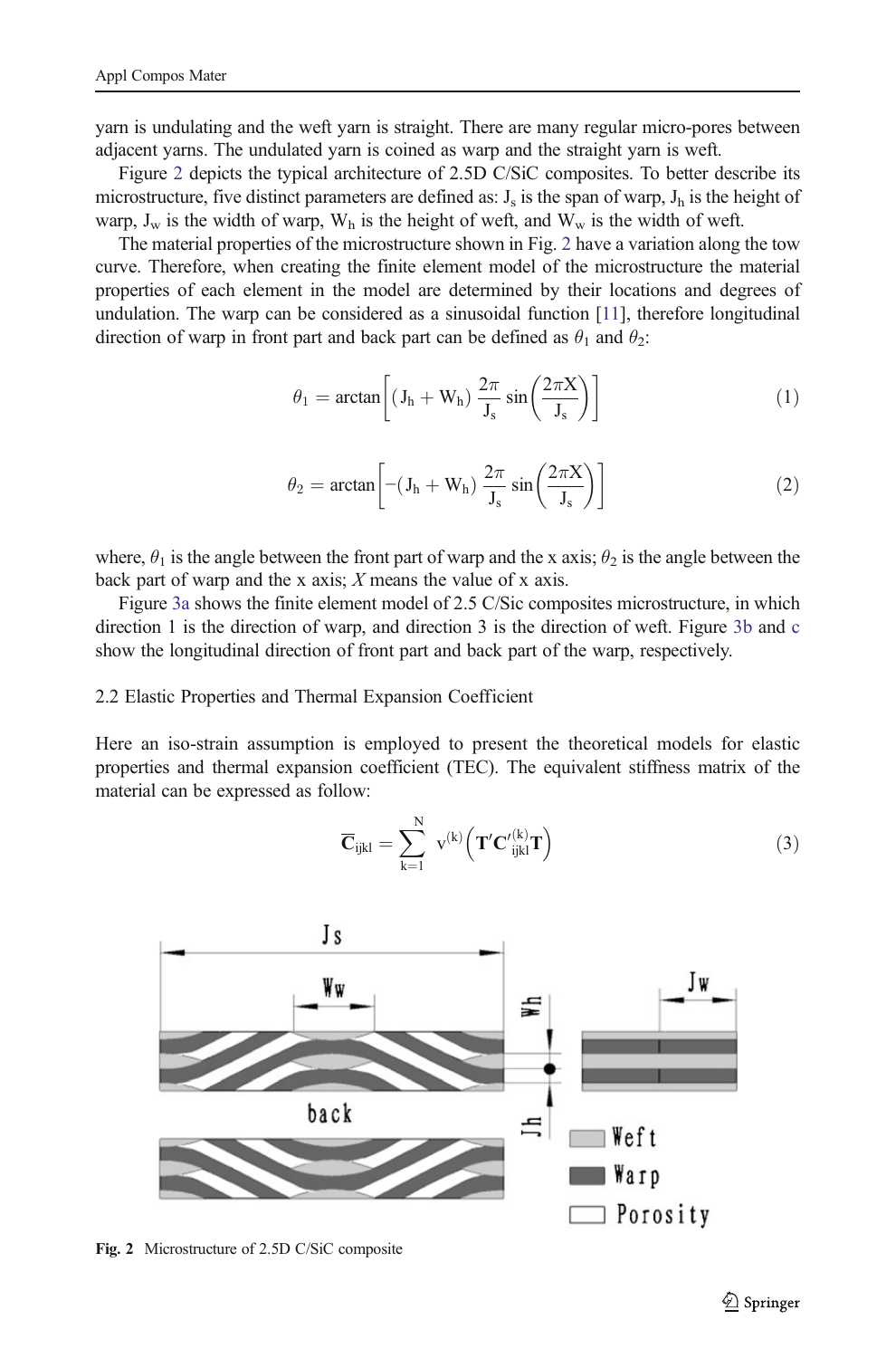<span id="page-3-0"></span>

Fig. 3 Finite element models of 2.5D C/SiC composites a Finite element model of 2.5D composites b Longitudinal direction of front part c Longitudinal direction of back part

Similarly, the equivalent thermal expansion coefficient is termed as:

$$
\overline{\boldsymbol{\alpha}}_{kl} = \overline{\mathbf{C}}_{ijkl}^{-1} \sum_{k=1}^{N} v^{(k)} \left( \mathbf{T}' \mathbf{C'}_{ijkl}^{(k)} \boldsymbol{\alpha}_{kl}^{(k)} \right)
$$
(4)

Where,  $\overline{C}_{ijkl}$  and  $\overline{\alpha}_{kl}$  denote the average stiffness matrix of composite,  $C'_{ijkl}^{(k)}$  and  $\alpha_{kl}^{(k)}$ denote the stiffness matrix and thermal expansion coefficient of the No. k component,  $v^{(k)}$  is the volume fraction, T′ is transfer matrix between the global coordinate system and the local coordinate system, defined in Eq. [\(9\)](#page-4-0), N is the components number.

In the micro-scale, the material direction of components in the global coordinate system is the same as local coordinate system. Therefore, the stiffness matrix and the thermal expansion coefficient in the micro-scale are expressed as follow:

$$
\overline{\mathbf{C}}_{ijkl}^{micro} = v^{(f)} \mathbf{C}_{ijkl}^{(f)} + v^{(m)} \mathbf{C}_{ijkl}^{(m)}
$$
(5)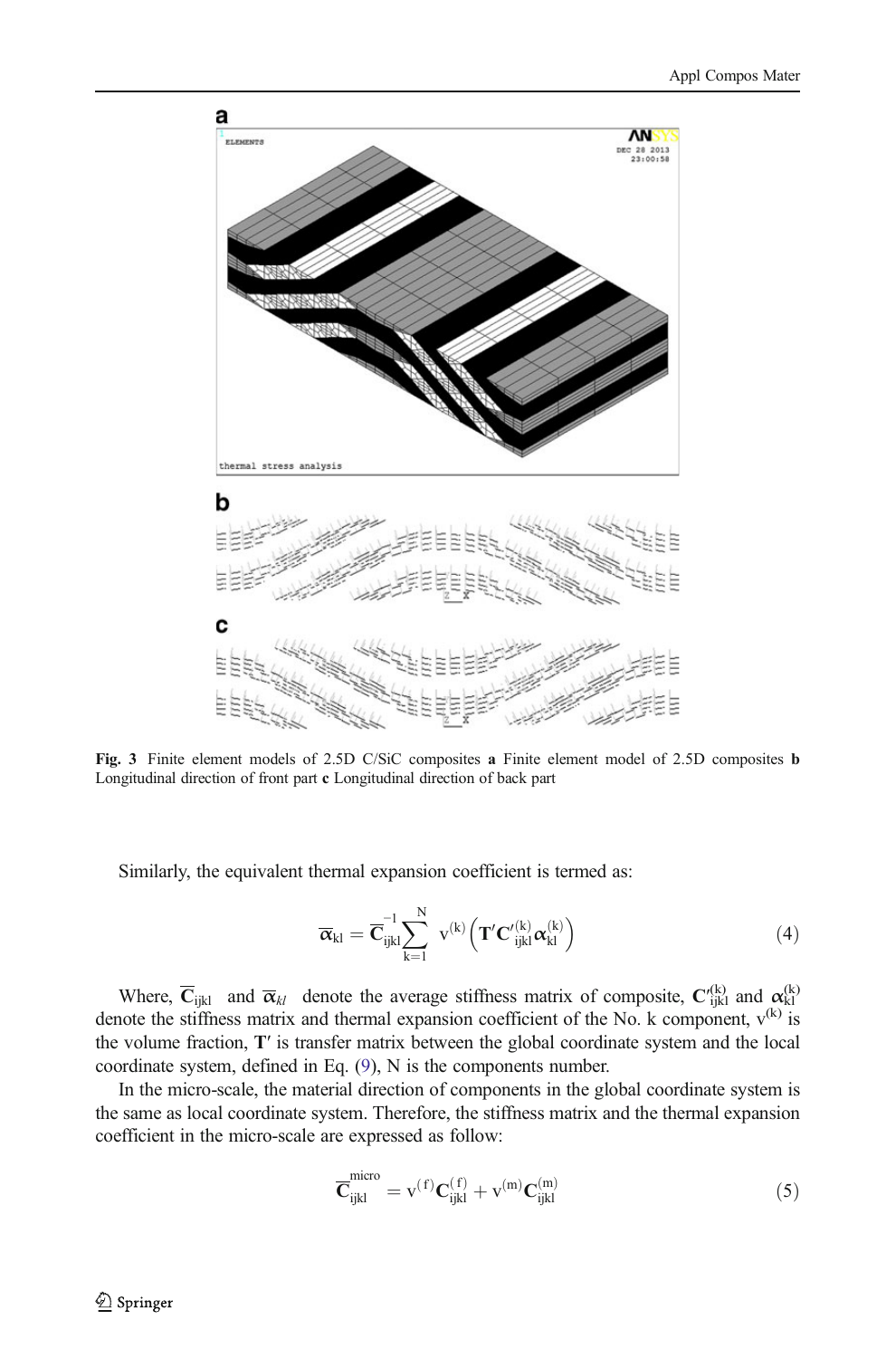$$
\overline{\overline{\alpha}}_{kl}^{micro} = \overline{\mathbf{C}}_{ijkl}^{-1} \left( v^{(f)} \mathbf{C}_{ijkl}^{(f)} \alpha_{kl}^{(f)} + v^{(m)} \mathbf{C}_{ijkl}^{(m)} \alpha_{kl}^{(m)} \right) \tag{6}
$$

<span id="page-4-0"></span>where,  $\overline{C}_{ijkl}^{micro}$  is the equivalent stiffness matrix of the fiber tow,  $\overline{\alpha}_{kl}^{micro}$  is the equivalent thermal expansion coefficient of the fiber tow,  $v^{(f)}$  is the fiber volume fraction,  $C^{(f)}_{ijkl}$  is the stiffness matrix of fiber,  $\alpha_{kl}^{(f)}$  is the TEC of fiber,  $v^{(m)}$  is the matrix volume fraction,  $C_{ijkl}^{(m)}$  is the stiffness matrix of matrix,  $\alpha_{kl}^{(m)}$  is the TEC of matrix, because of porosity existing in micro-scale [[6](#page-13-0), [7](#page-13-0)],  $\mathbf{v}^{(\mathbf{f})} + \mathbf{v}^{(\mathbf{m})}$  should less than 1.

In the meso-scale, the material direction of warp has a certain angle between global coordinate system and local coordinate system. The value of the angle can be calculated based on Eqs. [\(1](#page-2-0)) and ([2](#page-2-0)). Then, the stiffness matrix and the thermal expansion coefficient in mesoscale are defined as follow:

$$
\overline{\mathbf{C}}_{ijkl}^{meso} = \sum_{k=1}^{N} \ v^{(k)} \bigg( \mathbf{T}' \overline{\mathbf{C}}_{ijkl}^{micro} \mathbf{T} \bigg)
$$
 (7)

$$
\overline{\overline{\alpha}}_{kl}^{meso} = \left(\overline{\mathbf{C}}_{ijkl}^{meso}\right)^{-1} \sum_{k=1}^{N} \mathbf{v}^{(k)} \left(\mathbf{T}' \overline{\mathbf{C}}_{ijkl}^{micro} \alpha_{kl}^{(k)}\right)
$$
(8)

where,  $v^{(k)}$  is volume fraction of element,  $T'$  is the transformational matrix

$$
\mathbf{T} = \begin{bmatrix} I_1^2 & m_1^2 & n_1^2 & 2m_1n_1 & 2n_1l_1 & 2l_1m_1 \\ I_2^2 & m_2^2 & n_2^2 & 2m_2n_2 & 2n_2l_2 & 2l_2m_2 \\ I_3^2 & m_3^2 & n_3^2 & 2m_3n_3 & 2n_3l_3 & 2l_3m_3 \\ I_2l_3 & m_2m_3 & n_2n_3 & m_2n_3 + m_3n_2 & n_2l_3 + n_3l_2 & l_2m_3 + l_3m_2 \\ I_3l_1 & m_3m_1 & n_3n_1 & m_1n_3 + m_3n_1 & n_1l_3 + n_3l_1 & l_1m_3 + l_3m_1 \\ I_1l_2 & m_1m_2 & n_1n_2 & m_1n_2 + m_2n_1 & n_1l_2 + n_2l_1 & l_1m_2 + l_2m_1 \end{bmatrix} \qquad (9)
$$

The cosine of the warp direction is shown as follow:

$$
l = \left[\cos\left(\theta^{(k)}\right), \sin\left(\theta^{(k)}\right), 0\right], m = \left[-\sin\left(\theta^{(k)}\right), \cos\left(\theta^{(k)}\right), 0\right], n = [0, 0, 1]
$$

The cosine of the weft direction is shown as follow:

$$
l = [0, 0, 1], m = [0, 1, 0], n = [1, 0, 0].
$$

#### 2.3 Material Strength

The failure probability of the fiber [\[12](#page-14-0)] in microstructure can be predicted by Weibull analysis with the expression

$$
P_f = 1 - \exp\left(-\left(\frac{\sigma}{\sigma_c}\right)^{m_f}\right) \tag{10}
$$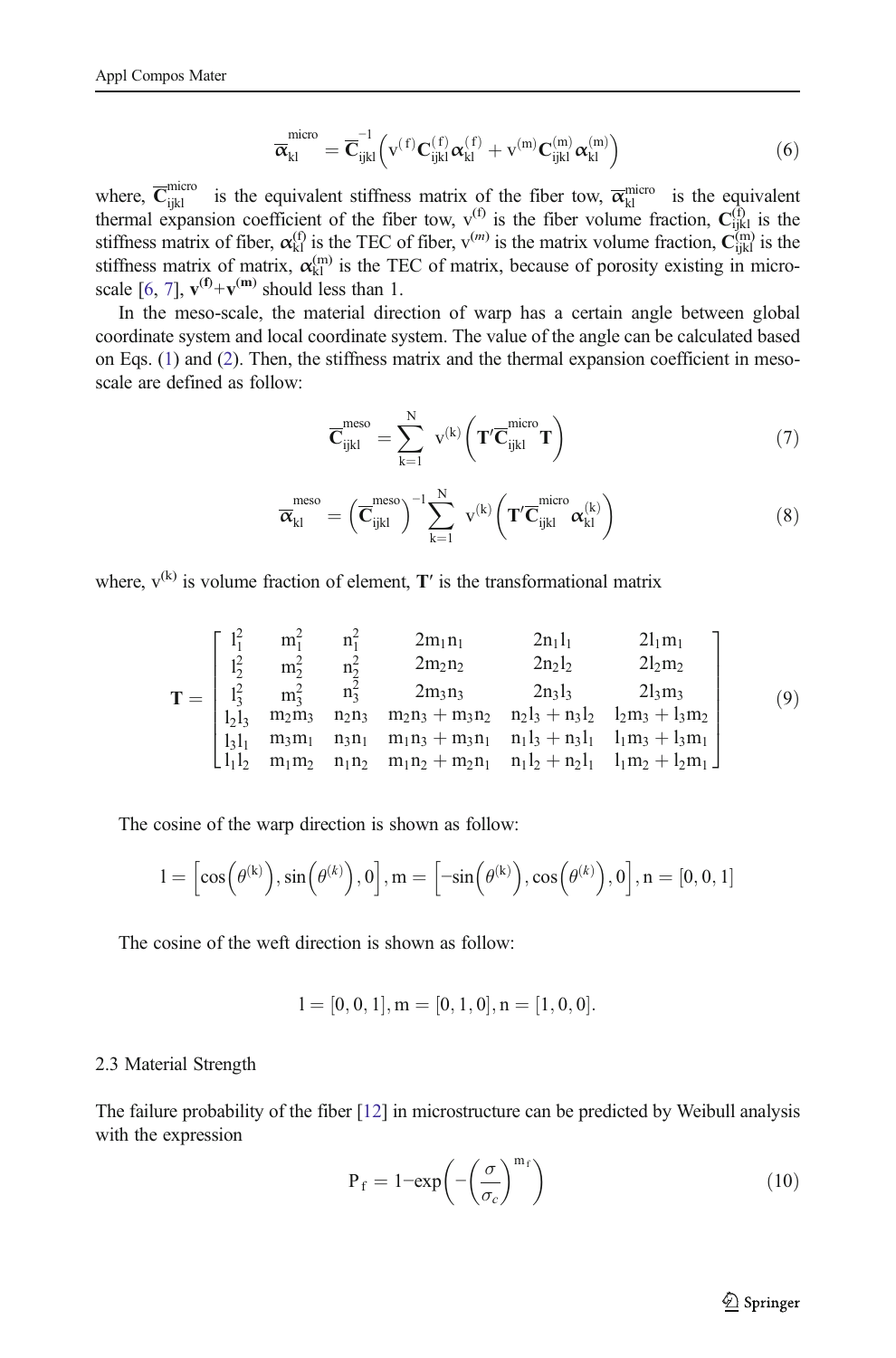where,  $P_f$  is the probability distribution,  $\sigma_c$  is the characteristic strength and  $m_f$  is the Weibull modulus,  $\sigma$  is the stress in the fiber.

Ultimate strength and failure strain [\[13\]](#page-14-0) is defined as follow

$$
\sigma_{\rm fs} = v_{\rm f} \sigma_{\rm c} \left[ \left( \frac{2(m_{\rm f}+1)}{(m_{\rm f}+2)m_{\rm f}} \right)^{1/(m_{\rm f}+1)} \left( \frac{m_{\rm f}+1}{m_{\rm f}+2} \right) \right]
$$
(11)

$$
\varepsilon_{\rm fs} = \frac{\sigma_{\rm c}}{\rm E}_{\rm f} \left[ \left( \frac{2(m_{\rm f} + 1)}{(m_{\rm f} + 2)m_{\rm f}} \right)^{1/(m_{\rm f} + 1)} \right] \tag{12}
$$

where,  $\sigma_{fs}$  is the ultimate strength,  $v_f$  is the fiber volume fraction,  $\varepsilon_{fs}$  is the failure strain,  $E_f$  is the elastic properties along fiber axis.

Stress-strain curve due to the fiber deformation can be described as in reference [\[12](#page-14-0)]

$$
\sigma(\varepsilon) = \frac{\mathbf{v}_{f}\sigma_{\mathbf{fs}}^{\mathbf{m}_{f}+1}}{\left(\mathbf{E}_{f}\varepsilon\right)^{\mathbf{m}_{f}}} \left(1 - \exp\left(-\frac{\left(\mathbf{E}_{f}\varepsilon\right)^{\mathbf{m}_{f}+1}}{\sigma_{\mathbf{fs}}^{\mathbf{m}_{f}+1}}\right)\right)
$$
(13)

The warp and weft elements are treated as laminated composites, using Eqs. (11), (12), and (13) as well as finite element model shown in Fig. [3.](#page-3-0) Following the iso-strain assumption, we can calculate the average material strength.

The micro stress-strain field of unit cell model can be calculated by ANSYS software, we can obtain the strain of each element under itself principle direction, substitute it in to Eq. (13) to calculate the descending elastic modulus, then re-substitute the descending elastic modulus into unit cell model, iterative calculate until the results become convergent, finally, we can obtain the average stress and strain. Then re-calculate under different periodicity boundary condition until the stress or strain of warp yarns element is higher than the ultimate stress or strain of fiber tows. By this way, we can obtain the stress-strain relationship of unit cell model and the failure mechanical properties of composite.

2.4 Comparison of the Theoretical and Experimental Results

To better make comparisons, we utilize the following parameters for our composite models: the fiber volume fraction in the tow is 59.5 %; the porosity in micro scale is 4 %; and the matrix volume fraction is 37.5 %. Also the material properties of each component phase are summarized in Table 1.

|               | $E_I/GPa$                                     | $E_T/GPa$  | $G_I/GPa$  | $G_T/GPa$      | $\alpha_L$ /×10 <sup>-6</sup> K <sup>-1</sup> |
|---------------|-----------------------------------------------|------------|------------|----------------|-----------------------------------------------|
| C             | 211                                           | 13.8       | 4.8        | 8.7            | $-0.1$                                        |
| <b>SiC</b>    | 350                                           | 350        | 145        | 145            | 4.5                                           |
|               | $\alpha_T$ /×10 <sup>-6</sup> K <sup>-1</sup> | $\nu_{12}$ | $\nu_{23}$ | $\sigma_c/MPa$ | m                                             |
| $\mathcal{C}$ | 3.1                                           | 0.2        | 0.25       | 1780           | 3                                             |
| <b>SiC</b>    | 4.5                                           | 0.25       | 0.25       | 200            |                                               |

Table 1 Material property for the composite phases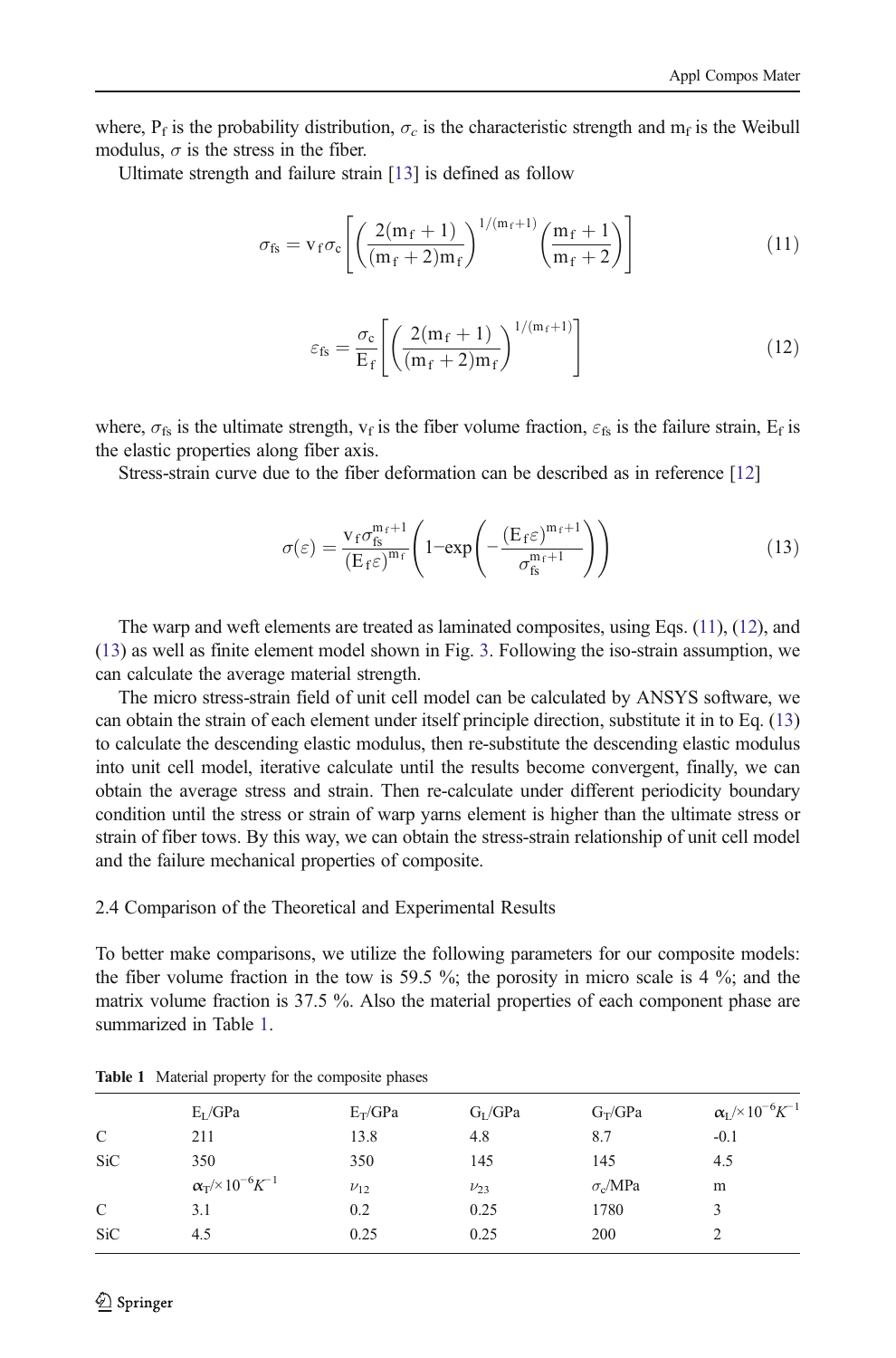| <b>Table 2</b> Geometrical parameters<br>in meso-scale |      | $J_{\rm s}/mm$ | $J_{\rm w}/\rm{mm}$ | J <sub>h</sub> /mm | $W_w/mm$ | W <sub>b</sub> /mm |
|--------------------------------------------------------|------|----------------|---------------------|--------------------|----------|--------------------|
|                                                        | Mean | 4.26           | 1.015               | 0.169              | 1.053    | 0.199              |
|                                                        | Min  | 4.018          | 0.780               | 0.108              | 0.869    | 0.122              |
|                                                        | Max  | 4.703          | 1.539               | 0.225              | 1 25     | 0.261              |

The geometrical parameters in meso-scale are measured from the micrographs; there are 493 groups of parameters obtained. The average, maximum, and minimum value of each parameter is shown in Table 2.

Tables 3 and [4](#page-7-0) depict the elastic modulus and the TEC value of 2.5D C/SiC composite from experiments and theoretical models, respectively (Table [5](#page-7-0)).

By comparison, it can be noticed from these tables that there is a good agreement between theoretical and experimental results. For example, the predicted elastic modulus in warp direction is 147.5GPa, while the experimental result is 138.4GPa, with an error of 6.6 % between predicted and experimental results. And the predicted elastic modulus in weft direction is 121.2GPa, while the experimental one is 113GPa, with an error of 7.3 %. All these excellent comparison results lend compelling support to demonstrate the feasibility of analytical model in analyzing the mechanics properties of 2.5D C/SiC composites.

#### 2.5 Uncertainty Analysis of Mechanical Properties

The mechanical properties such as elastic modulus, TEC, and ultimate strength are governed by the properties, geometrical orientation and volume fraction of constituent phases. The stochastic behavior of 2.5D C/SiC composites mechanical properties is detrimental to the composites structures; therefore it is worthwhile to analyze the uncertainty of mechanical properties.

Monte Carlo simulation method has emerged as one of most powerful tools for analysis complex problems, and has been extensively used to predict the future behavior of a system involving basic design variables of known or pre-described probability distributions [\[14](#page-14-0)]. Here, three parameters, such as, volume fraction  $v_f$ , geometrical factor  $J_s$ , and ultimate strength  $\sigma_c$ , are selected to carry on the Monte Carlo analysis. Also we assume that these parameters follow the normal distribution, which standard deviations are shown in Table [6](#page-8-0).

The probability densities of mechanical and thermal properties along different directions are depicted in Fig. [4](#page-8-0). Results show that stochastic behavior of 2.5D C/SiC composites mechanical properties are governed by the stochastic behavior of its components, mechanical properties, and structure of 2.5D composites. When the range of standard deviation of random value becomes small, the dispersion of mechanical properties decreases.

| Warp directions/(GPa) |                                             |          | Weft directions/(GPa) |                                             |         |  |
|-----------------------|---------------------------------------------|----------|-----------------------|---------------------------------------------|---------|--|
| Theoretical value     | Experimental value<br>(standard derivation) | Error    | Theoretical value     | Experimental value<br>(standard derivation) | Error   |  |
| 147.5                 | 138.4(18.0)                                 | 6.6 $\%$ | 121.2                 | 113(18.5)                                   | $7.3\%$ |  |

Table 3 Elastic properties of composite structures from theoretical and experimental analysis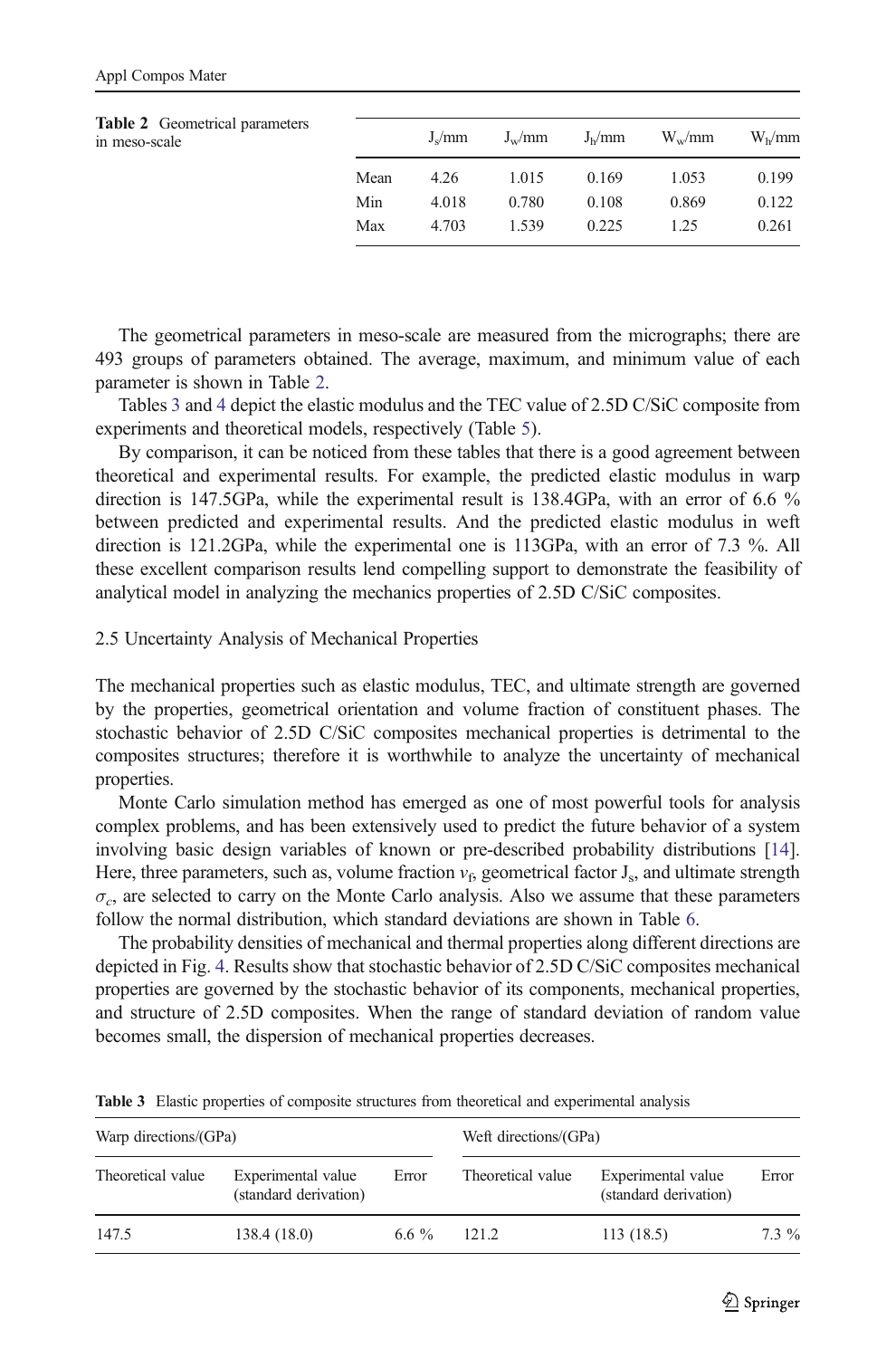| Warp directions/ $(\times 10^{-6} K^{-1})$                       |             |               | Weft directions/ $(\times 10^{-6} K^{-1})$                       |             |          |  |
|------------------------------------------------------------------|-------------|---------------|------------------------------------------------------------------|-------------|----------|--|
| Theoretical value<br>Experimental value<br>(standard derivation) |             | Error         | Theoretical value<br>Experimental value<br>(standard derivation) |             | Error    |  |
| 1.74                                                             | 1.84(0.165) | $-5.4\%$ 1.75 |                                                                  | 1.88(0.198) | $-6.9\%$ |  |

<span id="page-7-0"></span>Table 4 TEC of composite structure from theoretical and experimental analysis

#### 3 Vane Analysis

## 3.1 Finite Element Model

The first step of vane analysis is to predict the mechanics properties of 2.5D C/SiC composite; then the elastic properties and thermal expansion coefficient (TEC) can be used to analysis the vane structure, and the stress of vane can be evaluated; finally, safety factor is defined as the ratio of strength and the maximum value of stress in vane.

The finite element model of vane is described in Fig. [5a,](#page-9-0) the principle strain directions of elements are shown in Fig. [5b](#page-9-0).

The pressure and temperature distribution of vane are shown in Figs. [6](#page-9-0) and [7](#page-10-0) [\[15\]](#page-14-0). The pressure of inner surface was 0.9 MPa, and the pressure of outer surface was uniformly decreased from 0.8 to 0.68 MPa, pressure decreased as 0.12 MPa. The maximum temperature of the vane is 1126 °C. The stress distribution of vane can be calculated by taking the temperature and pressure loads into the finite element model of vane structure.

Figures [8](#page-10-0) and [9](#page-11-0) show the stress and deformation distribution of vane, respectively. In this case, the safety factor of vane is 2.1. In order to decrease the mass of vane and increase the reliability of the results, it is necessary to carry out optimization for the vane and then reliability analysis for the optimized results.

#### 3.2 Vane Optimization

The multi-objective optimization problem for 2.5D C/SiC composites vane is that the mass of vane and the displacement in radius direction should be minimized, and the safety factor should be greater than certain value such as 1.4, 1.7, 2.0, and 2.3. Volume fraction of fiber,  $J_s$ of 2.5D structure, and thickness of vane are selected as design variables. The multi-objective optimization problem for 2.5D C/SiC composites vane is expressed in following equation:

min Mass = 
$$
f_1(yf, Js, Thick)
$$
  
min disp =  $f_2(yf, Js, Thick)$   
S. T.  $\delta_{\sigma} \ge 1.4, 1.7, 2.0$  or 2.3 (14)

| <b>Table 5</b> Ultimate strength of<br>composite structure from theoretical<br>and experimental analysis |                | Experimental value<br>(standard derivation) | Theoretical value | Error    |  |
|----------------------------------------------------------------------------------------------------------|----------------|---------------------------------------------|-------------------|----------|--|
|                                                                                                          | Warp direction | 247 (30.1)                                  | 260               | 4.8 $%$  |  |
|                                                                                                          | Weft direction | 205(14.3)                                   | 185               | $-9.7\%$ |  |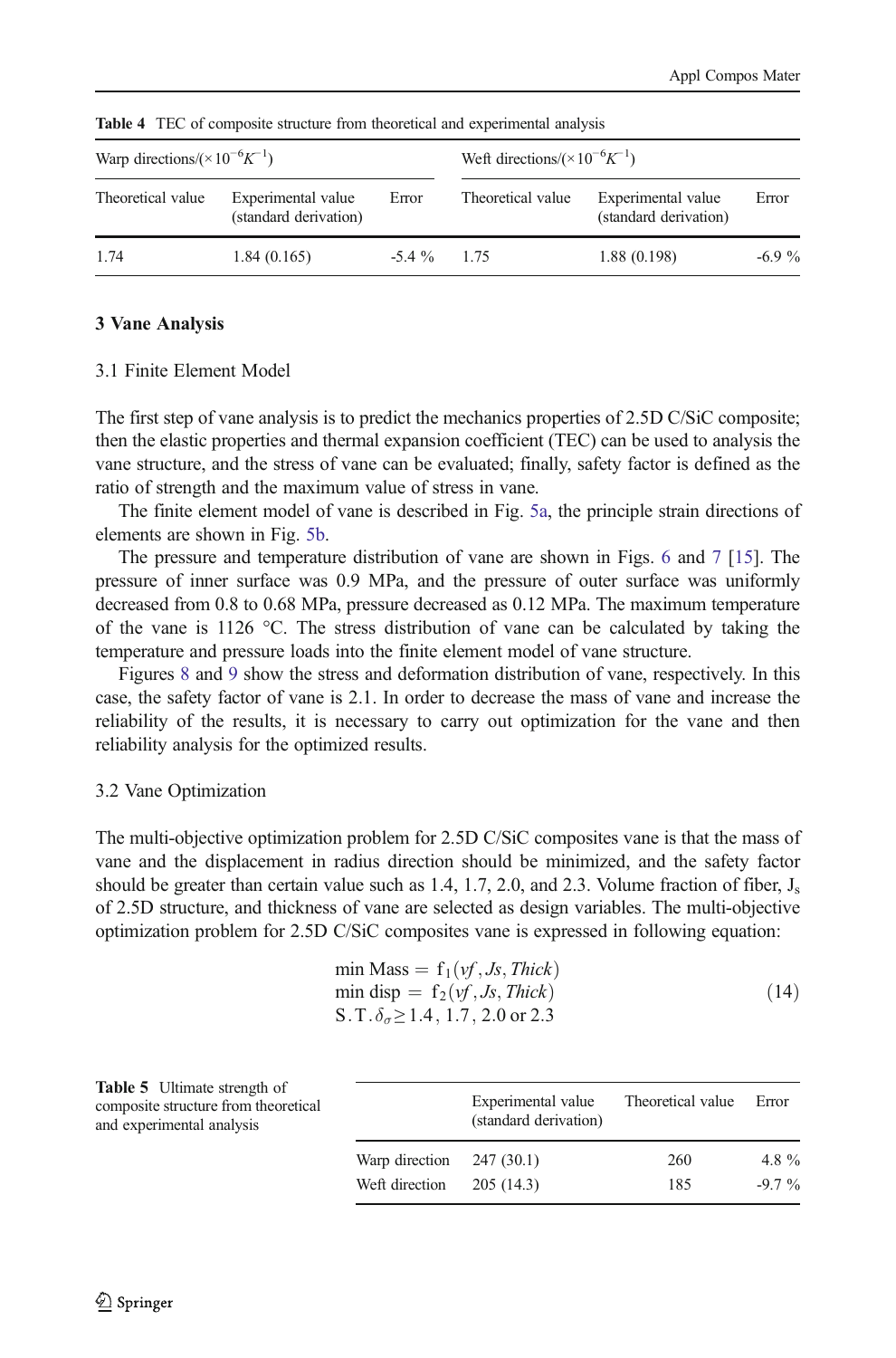<span id="page-8-0"></span>

| <b>Table 6</b> Standard deviation of<br>three key variables | Vf   | Js/mm | $\sigma$ <sub>o</sub> /MPa |
|-------------------------------------------------------------|------|-------|----------------------------|
|                                                             | 0.05 | 0.5   | 178                        |

where, the range of vf is [0.4,0.65], the range of Js is [4.2,6.0] mm, the range of thickness is [1.0,3.2] mm.

NSGA2 [\[16](#page-14-0)] is adopted to optimize the above-mentioned problem. The optimization results are shown in Table [7.](#page-11-0) As shown in Table [7,](#page-11-0) with the increase of the safety factor of the vane, the span of warp yarns and the thickness of vane, the mass of vane and the displacement in radial direction will increase.



Fig. 4 Probability density distributions of mechanical and thermal properties of 2.5D C/SiC composite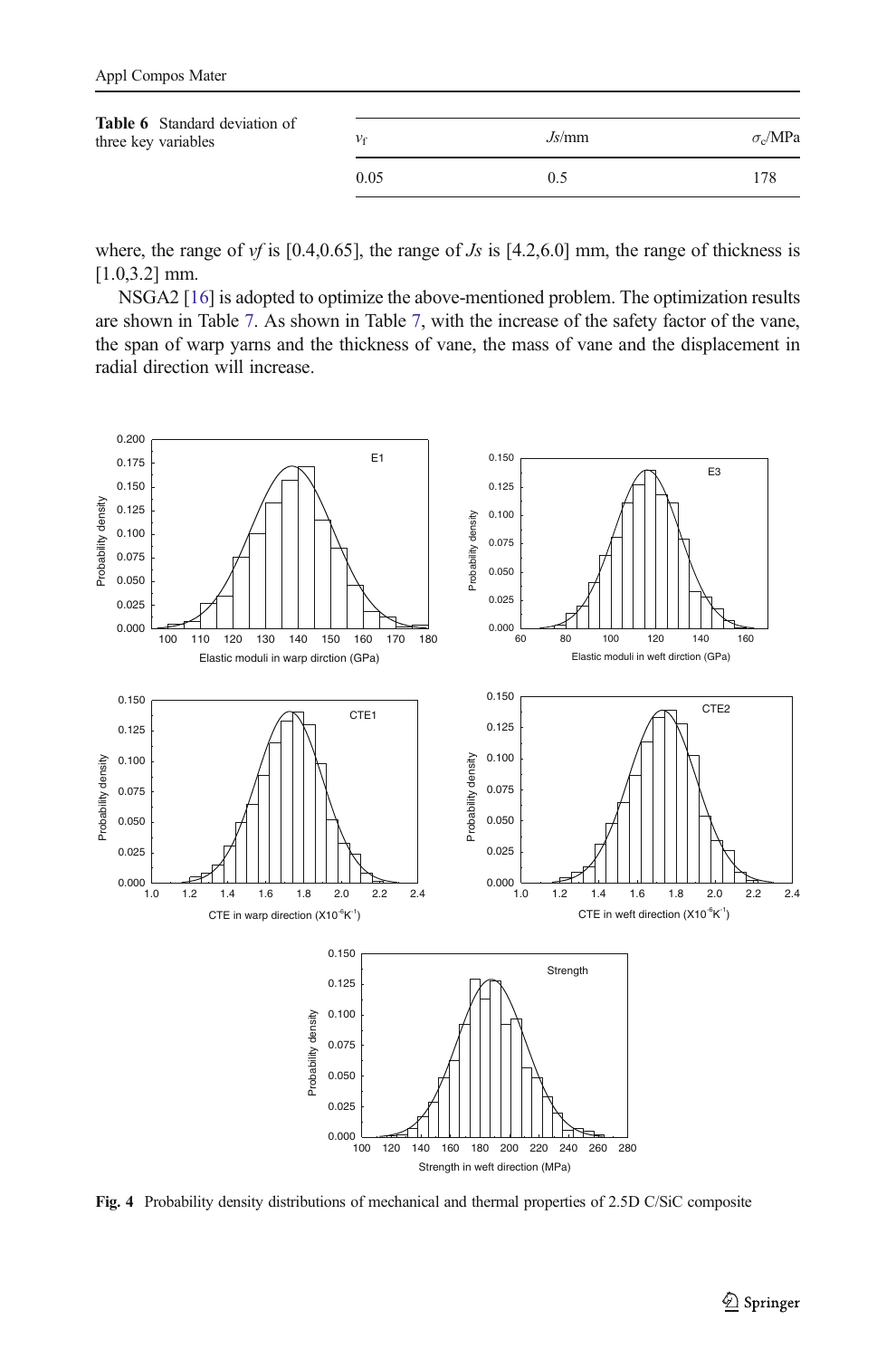<span id="page-9-0"></span>

Fig. 5 Finite element model and mesh generation of turbine stator vane

### 3.3 Reliability Analysis Optimization Results

The manufacture of products often involves a balance between the controllable factors and uncontrollable noise [[17\]](#page-14-0). Murthy [[18\]](#page-14-0) shows that due to the deviation of mechanics properties, there is a critical need for reliability analysis is in composites vane. To make sure the safety of structure, the structure strength must be greater than the stress due to the action of loads. A kind of failure probability evaluation model is shown in Fig. [10,](#page-12-0)  $f_S(s)$  is the stress



Fig. 6 Pressure distribution of turbine stator vane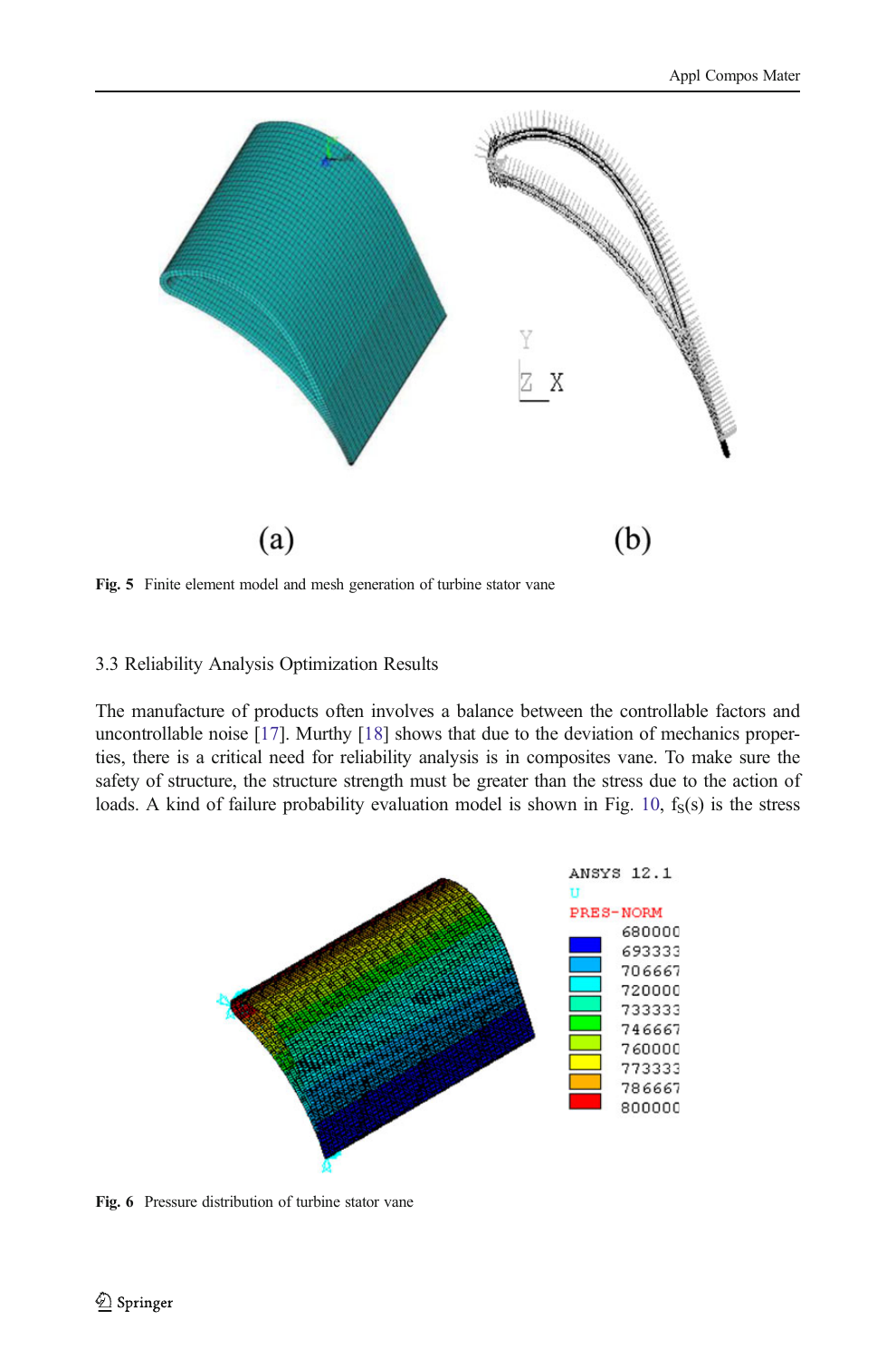<span id="page-10-0"></span>

Fig. 7 Temperature distribution of turbine stator vane

probability of structure, and  $f_R(r)$  is the strength probability density of composites materials; their interference area is failure probability.

Four parameters are selected to perform the Monte Carlo analysis, their mean values are shown in Table [7](#page-11-0) and their standard deviation is shown in Table [8.](#page-12-0)

The strength and stress interference of four cases are shown in Fig. [11.](#page-12-0) It can be noticed that the increase of the thickness of vane decreases the stress of vane and narrow its dispersion.

It is reasonable that reliability of the vane design is dominated by the scatter of random parameters. Figure [12](#page-13-0) shows the relationship between reliability and safety factor,



Fig. 8 Stress distribution of turbine stator vane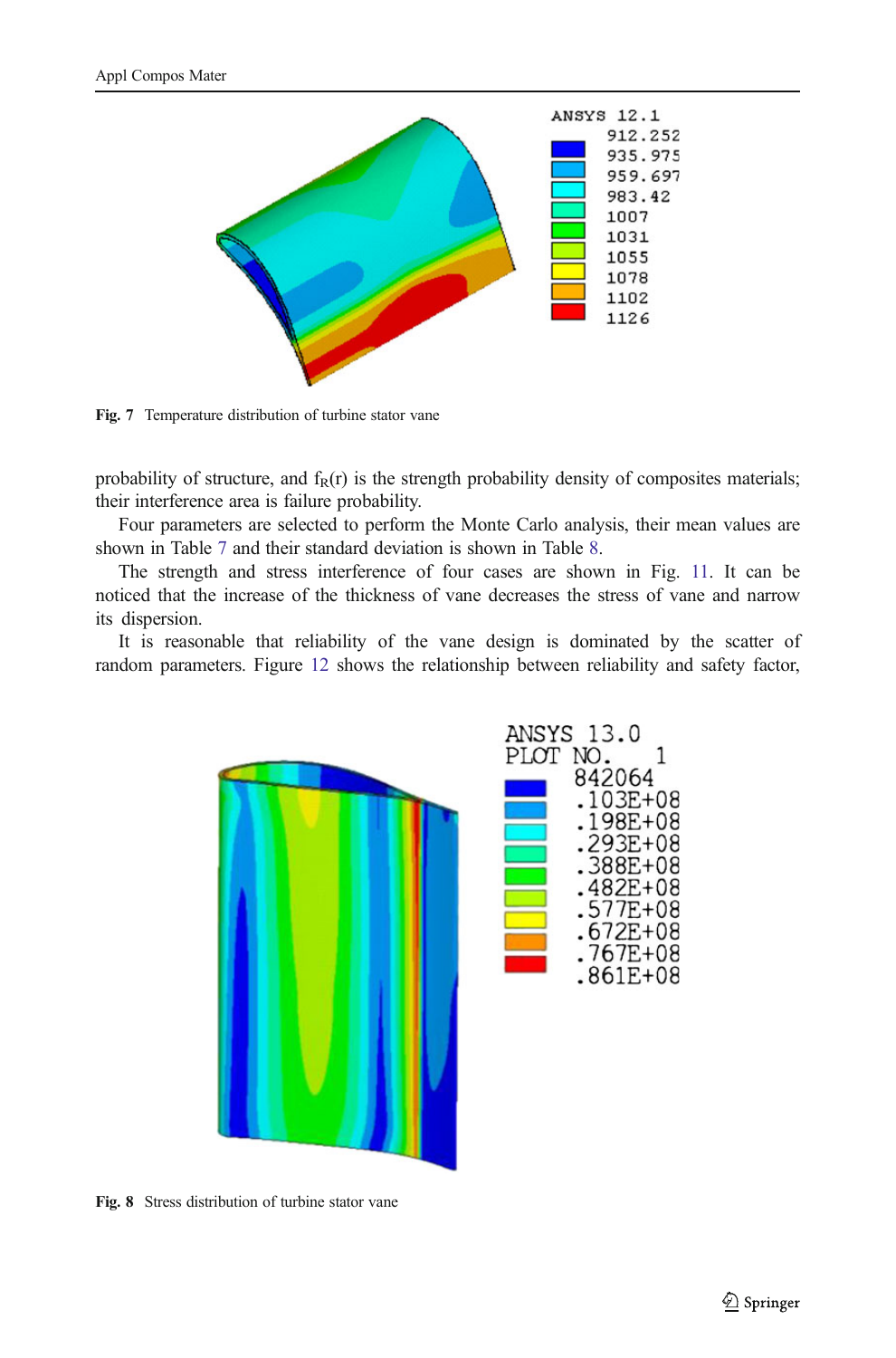<span id="page-11-0"></span>

Fig. 9 Radial deformation of turbine stator vane

where the safety factor increases from 1.4 to 2.3, the reliability increases from 0.833 to 0.998.

# 4 Conclusions

This paper presents a feasible and efficient methodology to design 2.5D C/SiC composites vane system. The following findings have been made:

- (1) The micro-structure of 2.5D composite has been studied with the help of optical photomicrographs, and then the architecture of 2.5D composites can be defined by five characteristic parameters. A double-scale model for mechanical properties of 2.5D C/SiC composite has been presented, which can provide a reasonably good correlation with experimental results.
- (2) Monte Carlo method has been adopted to investigate the stochastic behavior of 2.5D C/SiC composites mechanical properties controlled by stochastic behavior of components and structure of 2.5D braiding architecture. Results show that the mechanical properties of 2.5D composite follow normal distribution under stochastic component materials mechanical properties and micro-structure parameters.

| <b>Table 7</b> Optimization results of<br>vane | Case | $\delta_{\sigma}$ |      |      | $v_f$ <i>Js</i> mm <i>Thick/mm Mass/g Disp/mm</i> |      |       |
|------------------------------------------------|------|-------------------|------|------|---------------------------------------------------|------|-------|
|                                                |      | 1.4               | 0.65 |      | 5.98 1.1                                          | 24.2 | 0.194 |
|                                                | 2    | 1.7               | 0.65 | 5.96 | 1.2                                               | 26.2 | 0.195 |
|                                                | 3    | 2.0               | 0.65 | 5.99 | 1.3                                               | 27.7 | 0.195 |
|                                                | 4    | 2.3               | 0.65 | 6.0  | 1.8                                               | 36.9 | 0.198 |
|                                                |      |                   |      |      |                                                   |      |       |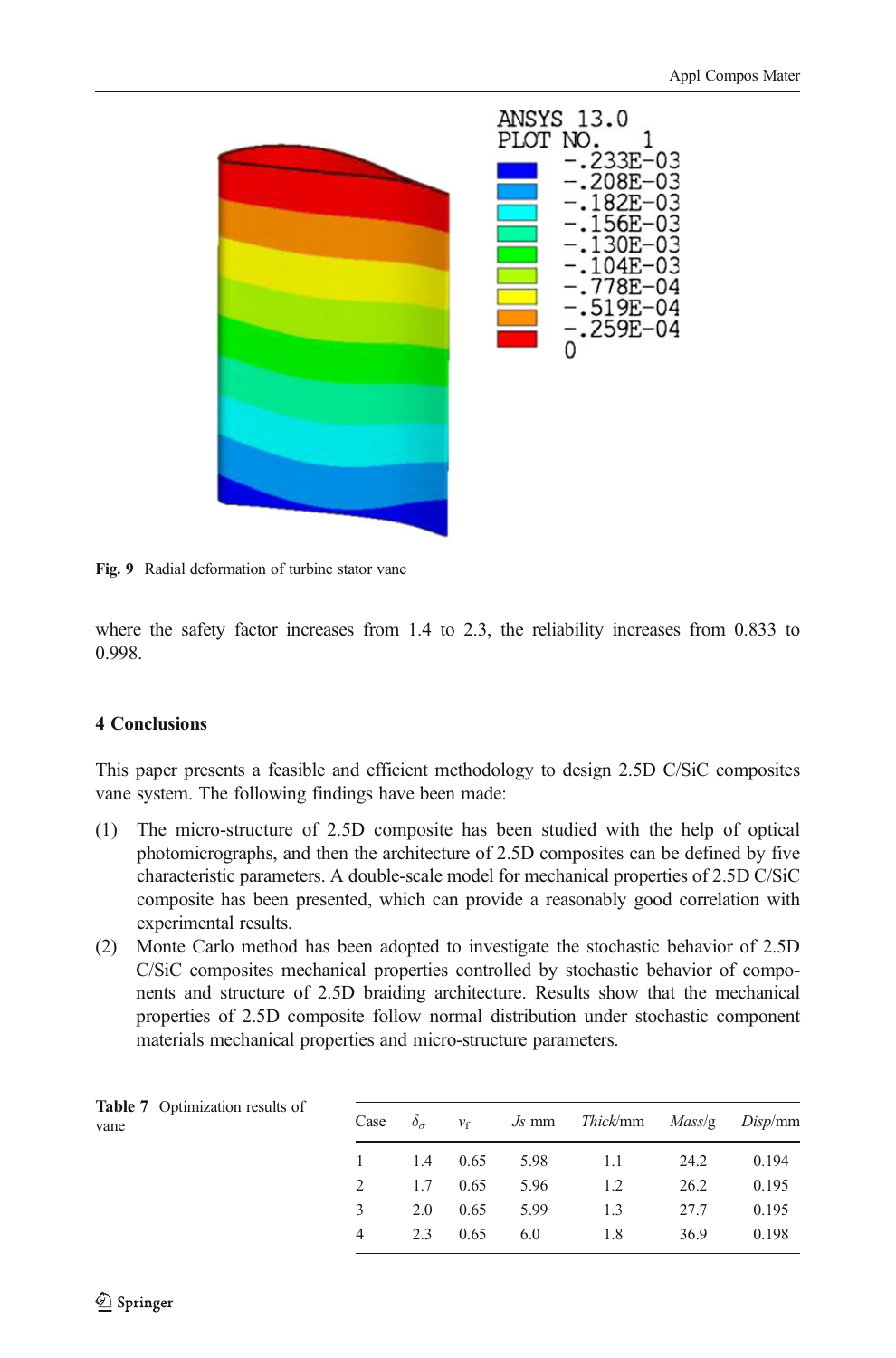<span id="page-12-0"></span>

Fig. 10 Failure probability model



Fig. 11 Stress-strength interference analyses a case 1 b case 2 c case n case 4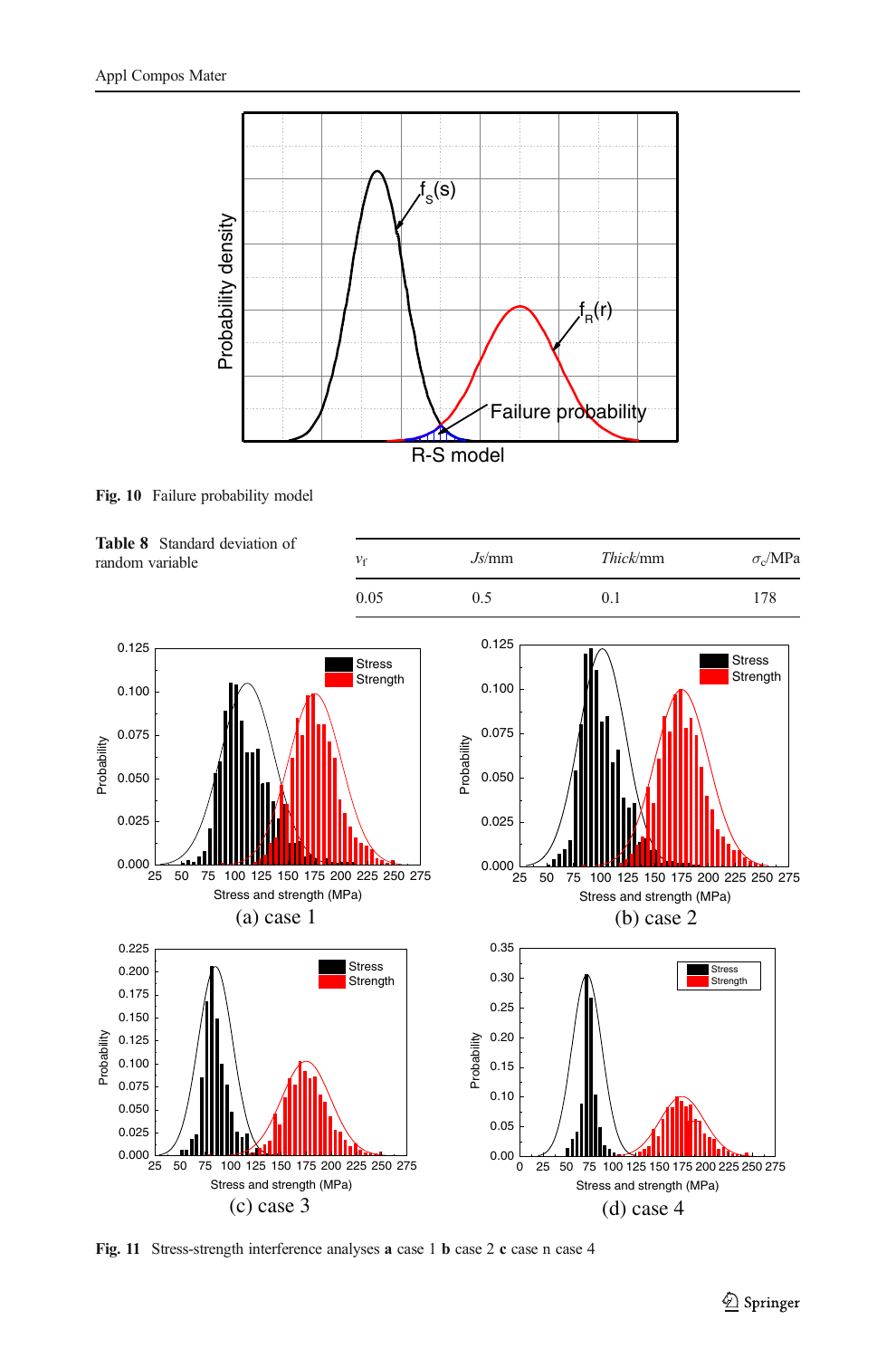<span id="page-13-0"></span>

Fig. 12 Relationship between reliability and safety factor

- (3) Vane optimization model is established by combination the analytical model of 2.5D C/SiC composites and the finite element model of vane. Safety factor that affects the results of the optimization was studied. When the safety factor increases, the mass will increase.
- (4) The finite element code and probabilistic analysis methods were used to perform the reliability assessment of 2.5D C/SiC composite vane. Results show that the safety factor will increase when the reliability increases. Such methodologies provide an effective method to assess the risk and provide a quantifiable tool to vane design.

Acknowledgments Supports of this project provided by National Basic Research Program of China, National Natural Science Foundation of China (51075204), Aeronautical Science Foundation of China (2012ZB52026), Research Fund for the Doctoral Program of Higher Education of China (20070287039), and the Fundamental Research Funds for the Central Universities (NS2014024) are gratefully acknowledged.

#### **References**

- 1. Dassios, K.G., Aggelis, D.G., Kordatos, E.Z., Matikas, T.E.: Cyclic loading of a SiC-fiber reinforced ceramic matrix composite reveals damage mechanisms and thermal residual stress state. Compos. A: Appl. Sci. Manuf. 44, 105–113 (2013)
- 2. Kim, J., Kim, C., Hong, C.: Optimum design of composite structures with ply drop using genetic algorithm and expert system shell. Compos. Struct. 46(2), 171–187 (1999)
- 3. Liu, B., et al.: Permutation genetic algorithm for stacking sequence design of composite laminates. Comput. Methods Appl. Mech. Eng. 186(2–4), 357–372 (2000)
- 4. Zhao, Q., Ding, Y., Jin, H.: A layout optimization method of composite wing structures based on carrying efficiency criterion. Chin. J. Aeronaut. 24(4), 425–433 (2011)
- 5. Eamon, C.D., Rais-Rohani, M.: Integrated reliability and sizing optimization of a large composite structure. Mar. Struct. 22(2), 315–344 (2009)
- 6. Puglia, P.D., Sheikh, M.A., Hayhurst, D.R.: Classification and quantification of initial porosity in a CMC laminate. Compos. A: Appl. Sci. Manuf. 35(2), 223–230 (2004)
- 7. Dalmaz, A., El Guerjouma, E., Reynaud, P., et al.: Elastic moduli of a 2.5D Cf/SiC composite: experimental and theoretical estimates. Compos. Sci. Technol. 60(6), 913–925 (2000)